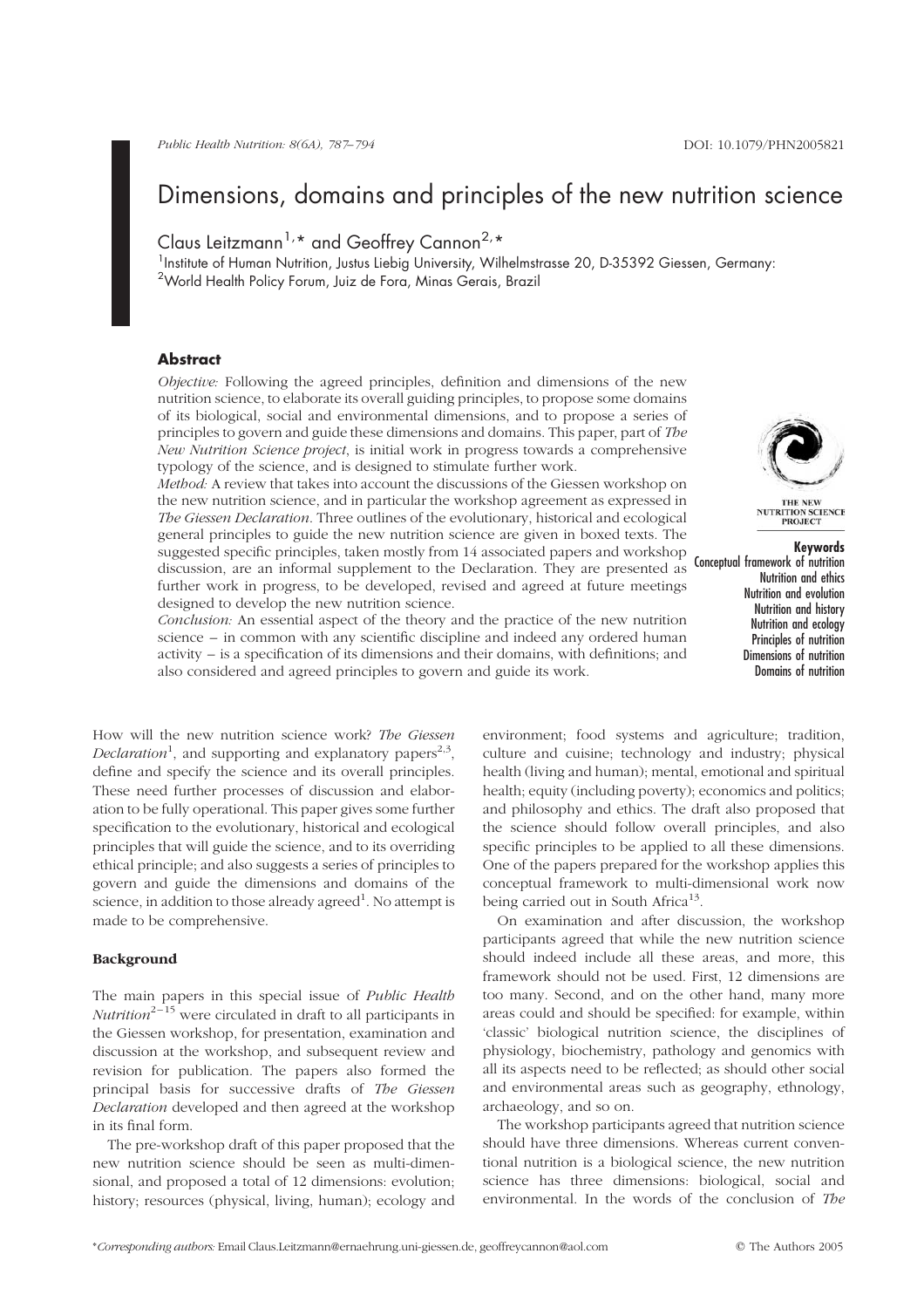#### Box 1 – The evolutionary principle

Evolution is the study of the origin, development and adaptation of all life forms, and in particular of the environmental and other influences that enable the appearance and differentiation of living things. It is concerned with primordial and later forces that account for the relative success or failure of species.

#### Built-in hungers

Understanding of evolution, likely to be 'far more responsive to immediate environmental forces' than has been supposed<sup>1</sup>, is vital to nutrition science<sup>2</sup>.

One explanation for the current vast increase in prevalence of chronic diseases relies on an evolutionary hypothesis. The human species has an in-built taste for three edible substances valuable or scarce in nature: sugar – sweetness in fruits and other plant foods signals ripeness and safety; salt – sodium can be scarce in foods found in nature; and fat – the usual human condition has been food-insecure, and fat from food is most readily stored as body  $fat^{3,4}$ . 'Inherent demand for sugary, salty and fatty foods...seems to stem from the evolutionary need to benefit from small amounts of these formerly scarce resources'<sup>5</sup>.

So humans will, when they can, tend to overconsume foods that are sugary, salty and/or fatty, many of which are energy-dense. This apparently trite perception has profound implications. It implies that hunger is not just for energy from food. It explains why food manufacturers make more money when they include more and more of these substances in their products. It also implies that consumption of excess and pathogenic amounts of sugar, salt and fat is not just a matter of individual choice or voluntary behaviour.

When food insecurity is a major public health issue, consumption of a lot of fat and sugar can be seen as good. But now most populations are becoming increasingly overweight; and in middle- and even low-income countries obesity and diabetes even in early life are now projected as massive epidemics<sup>6</sup>. The evolutionary approach suggests that the only effective policies and programmes are those that alter the nature and quality of food supplies, by fiscal and other mechanisms that affect price and availability.

# A general theory of the origins of chronic diseases

Following this, big-picture scientists are now assembling a general theory of the fundamental cause of obesity and its related chronic diseases, also known as the 'metabolic syndrome'7 .

The proposal is that humans have evolved to respond to times of energy restriction as if these are

periods of scarcity or famine, by mechanisms that, after restriction ends, trigger hunger, inhibit satiety and preferentially conserve body fat. Indeed, it is hard to see how Homo sapiens could have evolved and survived without some such adaptive mechanisms? 'From an evolutionary point of view it makes sense that the body energy stores are defended during times of famine...and that in times of food surplus the essential requirements of the body can be met rapidly<sup>8</sup>.

This is why infants frugally nourished in the womb and so born small, then fed ad lib energy-dense foods, tend to become unusually fat children and adults<sup>9</sup>. This is why chronic diseases, at first more prevalent among the lower social classes in high-income countries, are now increasing explosively in middle- and low-income countries.

The evolved drive to store excess fat becomes pathogenic, and thus in effect maladaptive, most of all after in utero energy restriction, when babies, children and adults have plenty of readily available food to consume; especially when the food and drink is energydense; and most of all within sedentary populations whose energy balance is unnaturally low. It is only recently that these three conditions have often been met, but they are now the typical human condition in most parts of the world outside Africa and Asia.

- 1 Margulis L, Sagan D. Darwin revisited: species in the evolutionary dialogue [Chapter 13]. In: Acquiring Genomes. A Theory of the Origins of Species. New York: Basic Books, 2002.
- 2 McMichael A. Human Frontiers, Environments and Disease. Past Patterns, Uncertain Futures. Cambridge: University Press, 1993.
- 3 Weiffenbach J, ed. Taste and Development. Bethesda, MD: US Department of Health, Education, and Welfare, 1977.
- 4 James WPT, Smitisiri S, Ul Haq M, Tagiwiri J, Norum K, Uauy R, et al. Commission on the Nutrition Challenges of the 21st Century. Ending Malnutrition by 2020: An Agenda for Change in the Millennium. Food and Nutrition Bulletin 2000; 21(3): 1-88.
- 5 World Health Organization (WHO). Obesity: Preventing and Managing the Global Epidemic. Report of a WHO Consultation. Technical Report Series No. 894. Geneva: WHO, 2000.
- 6 Cannon G, Leitzmann C. The new nutrition science project. Public Health Nutrition 2005: 8(6A): 783 – 6.
- 7 Gluckman P, Hanson M. The Fetal Matrix. Evolution, Development and Disease. Cambridge: University Press, 2005.
- 8 Yajnik CS. Obesity epidemic in India: intrauterine origins? Proceedings of the Nutrition Society 2004;  $63(3)$ : 387-96.
- 9 Van Baak M. Adaptive thermogenesis during over- and underfeeding in man. British Journal of Nutrition 2004;  $92(3): 329 - 30.$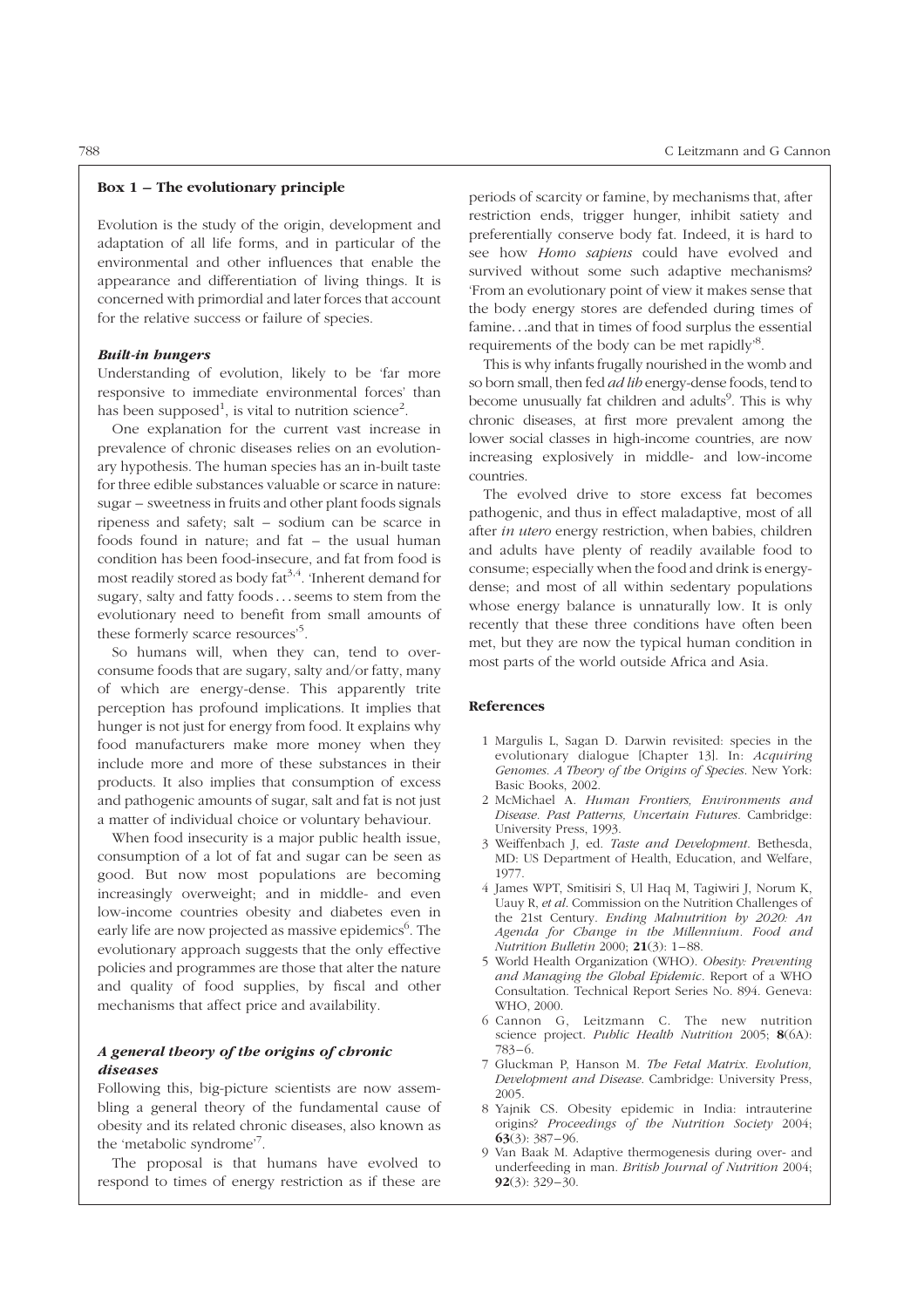Giessen Declaration<sup>1</sup>: 'There remains much work to be done in the biological dimension of nutrition science. Much other important work now has to be carried out also in the social and environmental dimensions: this will require a broad, integrated approach. This Declaration emphasises that the most relevant and urgent work to be done by professionals working in nutrition science and in food and nutrition policy is in its three biological, social and environmental dimensions all together'.

Some of the other areas initially proposed as dimensions, such as ethics and ecology, are best seen as principles. Others are domains within the three dimensions: thus, culture, tradition and cuisine are domains of the social dimension, as are economics and politics; and resources of all types are environmental domains.

The workshop participants also agreed that principles should be applied to the dimensions and the domains of nutrition science. But in the time available, it was agreed to focus on the first principles, shown in Box 2. This paper here takes the thinking of the workshop further; it is designed to develop and be consistent with the workshop discussion, and is the responsibility of its authors.

#### Discussion

No science, and indeed no organised human activity, makes sense unless it is governed and guided by principles; these should be explicitly stated and subject to examination in the light of experience. The sentence before this one is itself an example of a principle.

Principles demonstrate context, structure and meaning. They are not 'truths', they are not forever right or wrong; rather, they are more or less relevant. They live and evolve; they make sense in some circumstances and not in others, and should be periodically reviewed. They answer 'why?' and 'what for?' questions. They give purpose to research and practice. They can be discussed and challenged at any time. Collected together, they should be one theme of congresses at which practitioners meet together to progress their work. A science with no stated principles is liable to become arcane, captured by what has been called 'the conventional wisdom of its dominant group', who act like high priests.

The 'vision' and 'mission' statements now widely adopted and published by government, industry and civil society organisations are examples of dynamic principles. Thus Ricardo Uauy, as President of the International Union of Nutritional Sciences (IUNS) 2005– 2009, has proposed draft vision and mission statements for IUNS for the first decade of the twenty-first century and beyond<sup>15</sup>.

One of these, an expression of the human rights domain of the social dimension of nutrition, is: 'To live a life without malnutrition is a fundamental human right... Nutrition improvement anywhere in the world is not a charity but a societal, household and individual right'.

As another example, the obsolete paediatric principle that accelerated growth in early life is the measure of good health, also known as the 'bonny bouncing baby' principle, made sense in its original historical context, of widespread deficiency diseases among the European lower classes in the period of rapid industrialisation. The principle gained inexorable momentum once nutrition scientists found out how to push human growth with infant formulae and diets high in energy and protein<sup>16</sup>. But now that machines have replaced the need for muscle power, and the proportion of middle-aged and old people in most populations has absolutely and relatively greatly increased, the context and so the rationale for this principle has disappeared.

# Principles

# Ethical

The Giessen Declaration states<sup>1</sup>: 'The overall principles that should guide nutrition science are ethical in nature'.

# Box 2 – Principles, dimensions and purpose of the new nutrition science

The Giessen Declaration<sup>1</sup> specifies the principles, dimensions and purpose of the new nutrition science as follows. 'The overall principles that should guide nutrition science are ethical in nature. All principles should also be guided by the philosophies of co-responsibility and sustainability, by the life-course and human rights approaches, and by understanding of evolution, history and ecology.

'The biological dimension should...be one of the three dimensions of nutrition science. The other two dimensions are social and environmental.

'Nutrition science is defined as the study of food systems, foods and drinks, and their nutrients and other constituents; and of their interactions within and between all relevant biological, social and environmental systems.

'The purpose of nutrition science is to contribute to a world in which present and future generations fulfil their human potential, live in the best of health, and develop, sustain and enjoy an increasingly diverse human, living and physical environment.

'Nutrition science should be the basis for food and nutrition policies. These should be designed to identify, create, conserve and protect rational, sustainable and equitable communal, national and global food systems, in order to sustain the health, well-being and integrity of humankind and also that of the living and physical worlds.'

#### Reference

1 The Giessen Declaration. Public Health Nutrition 2005;  $8(6A)$ : 783-6.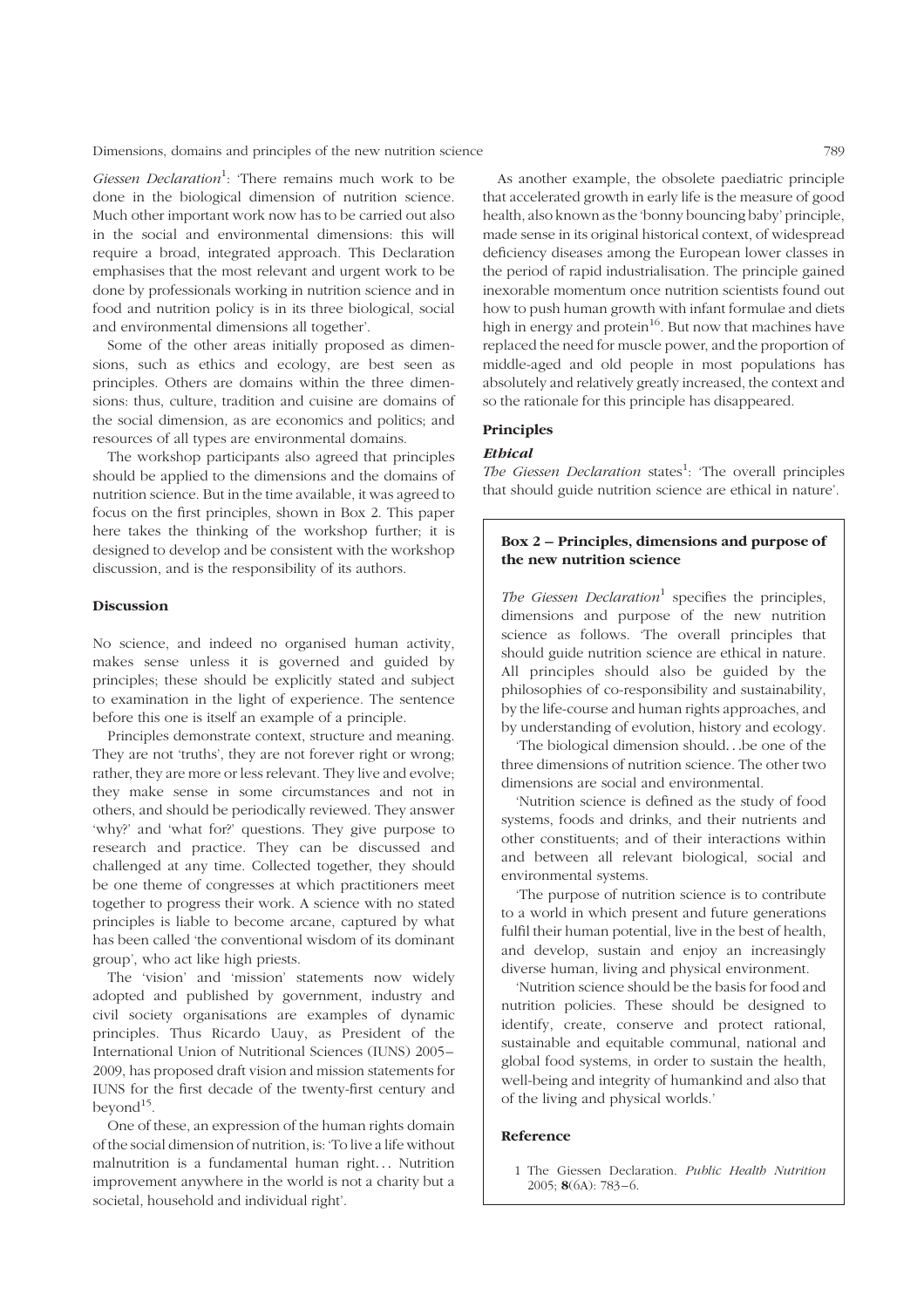# Box 3 – The historical principle

History discerns the significance of processes, phenomena and people in the recent or earlier past in the context of their times, or as relevant to the present and future. The quality of civilisations and the meaning of sciences increase as a function of applied knowledge of their history.

#### Why so much milk and meat?

History explains why meat and cow's milk are still emphasised as of special value for human health, including in regions of the world whose food cultures include little meat and little milk other than human breastmilk, and whose land is not suited to cattle farming. The 'Basic Four' food groups were promoted by the US and UK governments between the 1950s and 1970s. Two of the four were milk and meat (and their products). This made sense in a period of massive overproduction of beef, milk and dairy products, itself a response to the mistaken idea of the dominant nutrition scientists that protein consumption should be boosted and that protein of animal origin is superior $1,2$ .

Versions of the 'Basic Four' food groups continue to influence official dietary guidelines throughout the world, and facilitate what remains booming global business in beef, pork, milk and dairy products<sup>3</sup>.

# Why white bread?

History also explains why degraded $4$  white wheat bread is replacing other starchy staples made from rice, corn, oats, cassava and other grains and roots, throughout the world. It is a legacy of a time when nutrition science was dominated by the UK and the USA under the pressure of war and post-war recovery, a time of confluence between government, industry and nutrition scientists. In the late 1940s the British 'national loaf' was brown. Wartime governments accepted that whole-grain and brown bread is more nourishing. But the big millers and bakers wanted to be able to sell bran as animal feed, and germ as human 'health food', and to eliminate the essential and other fats in germ that become rancid and reduce the 'shelf life' of bread<sup>5</sup>.

In 1946, in response to industrial pressure on government, Robert McCance and Elsie Widdowson were funded by the British Medical Research Council to determine what type of bread is nutritionally superior<sup>6</sup>. They did this by experiments on German foundlings. In Wuppertal and Duisburg, children were segregated according to what type of bread they were fed, and were also given potatoes, plenty of vegetables, vegetable soups, some meat and milk, and supplements of calcium and vitamins A, D and C.

The regime of the children was more than adequate and amply varied. So all groups of children were found to be equally healthy, judged by the principle that fast growth means health; a telling phrase was: 'their heights and weights went up faster than those of American children<sup>3</sup>. As a result, the British government in the mid-1950s abandoned support of brown bread, and allowed industry to flood the market with the 'fortified' white bread that suited them best.

In the historical context of post-war Britain and Europe this all made sense. Minimum nutrition standards had to be set. At times of scarcity and insecurity it is essential to use cheap available staples. And McCance and Widdowson, who went on to have a dominant influence on British nutrition science up to the  $1980s^7$ , supported and were supported by the UK government and also by the UK bread and flour manufacturers.

#### History comes to life

How can the Wuppertal Experiment be judged today? Professor McCance and Dr Widdowson, intractable biological scientists, were wrong to deride the concept that the human species is evolved to eat foods in relatively whole form<sup>5</sup>. They ignored the likelihood that a policy favouring British milling and baking oligopolies would lead to domination of grains by wheat and the destruction of thousands of small farms and businesses. And they did not mention that mass-manufactured white bread is disgusting unless eaten with fats and sugars spread on it.

The experiment was bad biological science and bad integrated science. It was the scientific rationale for mass-produced white bread made from wheat flour. It has shaped modern food systems that are deleterious to human health, and that impede varied and diverse food systems suited to climate and terrain.

- 1 Cannon G. The Fate of Nations. Food and Nutrition Policy in the New World. London: Caroline Walker Trust, 2003. Also available from the author at GeoffreyCannon@ aol.com
- 2 Nestle M. From 'eat more' to 'eat less', 1900– 1990 [Chapter 1]. In: Food Politics. How the Food Industry Influences Nutrition and Health. Berkeley, CA: University Press, 2002.
- 3 Food and Agriculture Organization of the United Nations (FAO). Statistical Handbooks. Rome: FAO, annual.
- 4 Leitzmann C. Wholesome nutrition: a suitable diet for the new nutrition science project. Public Health Nutrition 2005;  $8(6A)$ : 753-9.
- 5 McCance R, Widdowson E. Breads White and Brown. London: Pitman, 1956.
- 6 Widdowson E, McCance R. Studies of the Nutritive Value of Bread and on the Effect of Variations in the Extraction Rate of Flour on the Growth of Undernourished Children. Medical Research Council Special Report Series No. 287. London: HMSO, 1954.
- 7 Cannon G. The Politics of Food. London: Century, 1987.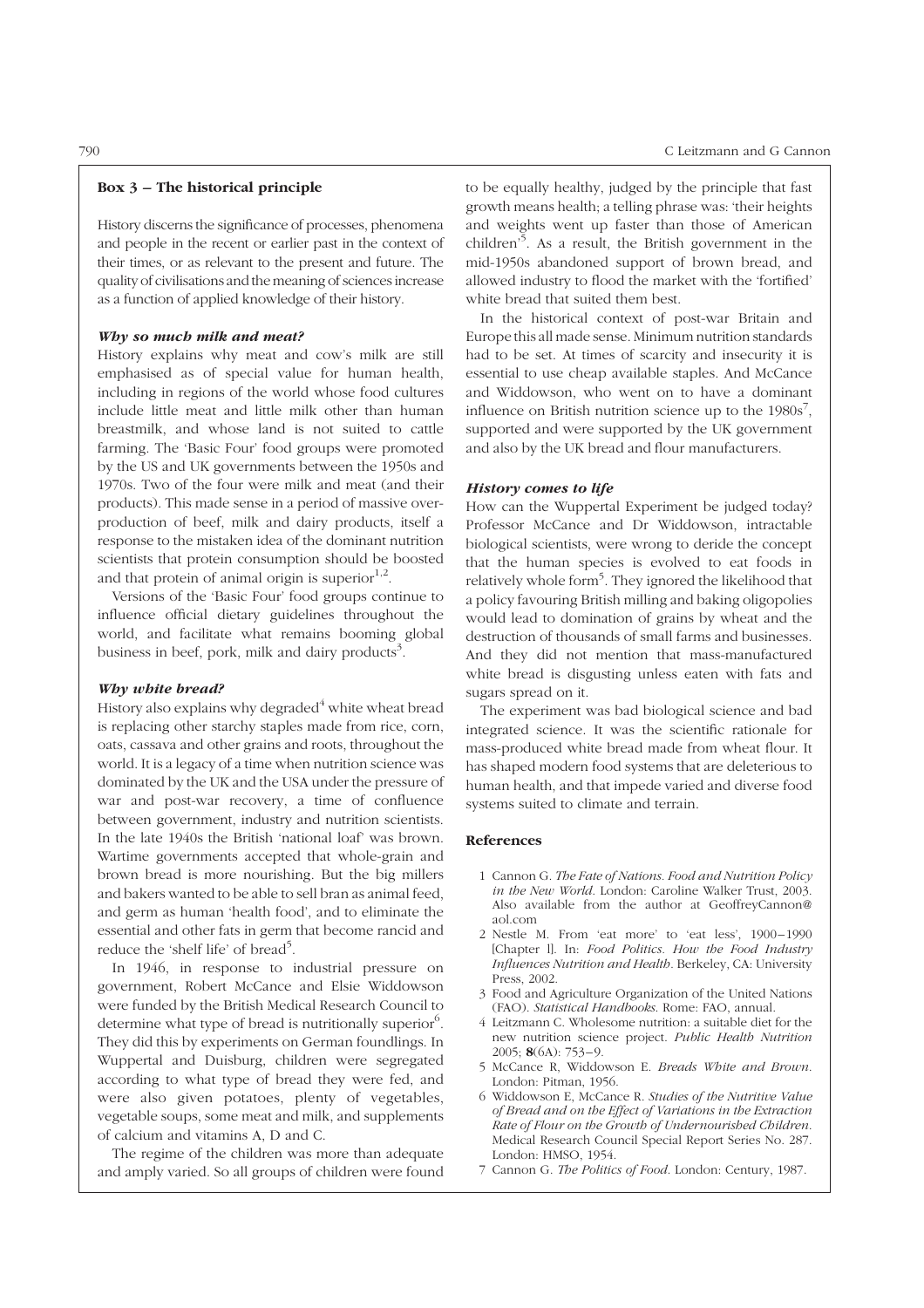Ethics is concerned with the values and moral purpose of human conduct: not with description but with types of judgement, not with 'is' but with 'should'. When the members of the Commission on the Nutrition Challenges of the 21st Century stated<sup>17</sup>: 'The persistence of malnutrition, especially among children and mothers, in this world of plenty is immoral', they were making a striking ethical judgement. They were saying not just that an estimated 790 million people in poor countries have inadequate access to food, but that this and other information describes a world that has gone wrong.

Philosophy itself, of which ethics is one branch, is the study of meaning, knowledge and judgement. Until the early nineteenth century scientists were known as natural philosophers; aptly so, because characteristically they were concerned with the broader meanings of their work. Ethical issues are 'transcendent'<sup>18</sup>; they may be well grounded in evidence, but by nature they are above and beyond experiment, and so are literally metaphysical. In the modern convention, ethical questions are usually not addressed by physical, chemical or biological scientists when at work, unless the consequences of scientific advances are so awesome (use of nuclear fission to make bombs being an obvious example) that most people including scientists cannot sustain a value-free attitude.

Introducing ethics as the overall guiding principle of nutrition science, and to food and nutrition policy, means that judgement of what is right and what is wrong, and acting accordingly, should be part of its work. Nutrition scientists should accept that ethical values are professionally relevant, as they are in any science with social and environmental dimensions.

The principles suggested below identified in 'bullet points' are mostly taken from the papers as revised for publication after the Giessen workshop<sup>2-15</sup>, or from workshop discussion. They are not comprehensive, and there are gaps and overlaps. Some are broad general statements capable of refinement into principles. They are designed to frame nutrition science so that it can be most effective in action, and are meant to engage nutrition scientists as citizens as well as professionals. They are offered for further discussion, revision and agreement on other occasions, as part of the continuing process of The New Nutrition Science project, and indeed should be a fruitful basis for another workshop building on that held at Giessen. First, ethical principles:

- . The overriding responsibility of nutrition science is to work to handing on to future generations an improved human, living and physical environment: healthy people, healthy populations and a healthy planet.
- . Animals are not merely human resources. They should be able to develop and live a proper life before they

serve as our food. The industrial production of animals for human consumption is immoral.

Next, here are some suggested evolutionary, historical and ecological principles.

# Evolution

- . All nutritional theory, policy and practice should take into account the diet-related evolutionary pressures that shaped the biological evolution of the hominid line and, eventually, Homo sapiens.
- The human species is uniquely evolved to grow slowly and mature late. Policies and practices designed to accelerate human growth and sexual maturity are a mistake from the biological, social and environmental points of view.

#### **History**

- . We can properly understand the food and nutrition issues that face us now and for the foreseeable future only by examination of the historical decisions that have shaped the world's food systems.
- . Food and nutrition practices consistently followed in different cultures in history are probably valid – though not necessarily for the reasons given. They do not require proof to be accepted, but disproof to be rejected.

#### **Ecology**

- . To achieve a world nutritional state that is healthsupporting, equitable and sustainable, it is necessary to understand the interplay between evolutionary, environmental and ecological dimensions and domains.
- . All relevant sciences, including that of nutrition, should be mainly concerned with the cultivation, conservation and sustenance of human, living and physical resources all together, and so with the health of the biosphere.

Next, some suggested principles for the three dimensions of nutrition science, and for some of the domains of these dimensions.

# General

- . We are moving out of the era in which human activity has been mainly concerned with exploitation, production, consumption, into a new era in which the main human concerns are of preservation, conservation, sustenance.
- . Nutrition science should follow ethical, evolutionary and ecological principles, respect history, culture and tradition, affirm human rights, and be committed to preserve and protect the human, living and physical worlds, all together.
- . The responsibility of nutrition science now is to be concerned with the human world (personal, community and population health) and also with the whole living and natural world (planetary health).
- . Nutrition science should contribute to a world in which all people are able to fulfil their human potential, to live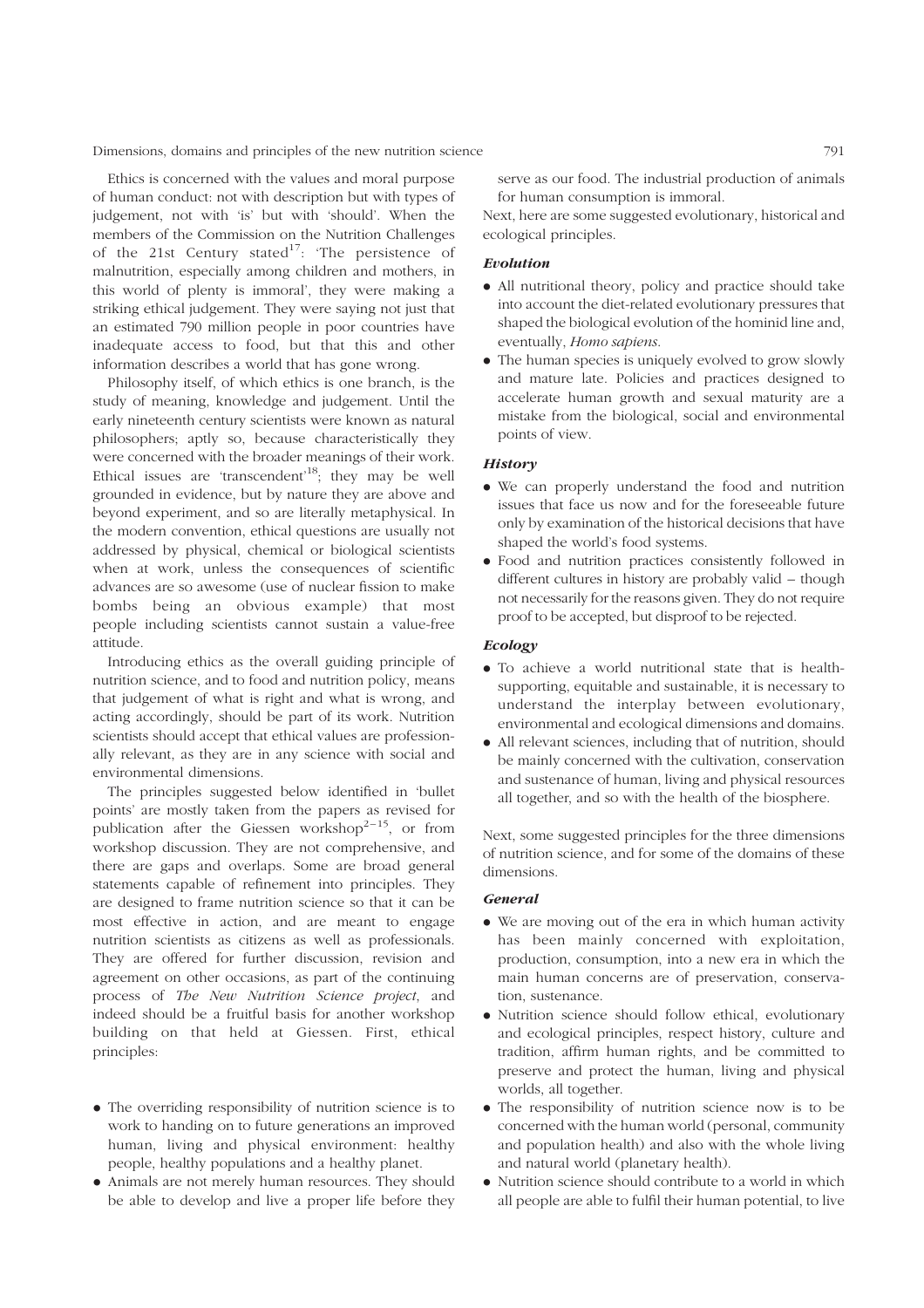# Box 4 – The ecological principle

Ecology is the study of the environment as a whole system. The ecological approach to food and nutrition considers food systems as a whole, prefers variety and biodiversity, and is concerned with the impact of food systems and dietary patterns on other aspects of life and the whole living and physical world.

#### Econutrition and nutrition ecology

Everything has a context, and the context for food is the environment. Historically, mainstream nutrition has not been much concerned with ecological aspects of food systems. More recently though, an increasing number of nutrition scientists have identified the need for conjunction between nutrition as a biological and environmental science, with reference to indigenous and traditional food systems that make sustainable use of local climate and terrain, and to food variety and biodiversity.

The ecological approach examines systems as a whole and places human health in a wider context. Ecological nutrition, or 'econutrition' has already been advocate $d^1$ .

A broader concept, 'nutrition ecology', includes social as well as environmental with biological science, and covers: 'total food quality, ecologic balances, and lifecycle assessments; the influence of nutrition systems on climate, world nutrition, and food prices; and a comparison of different diets and agricultural, environmental, and consumer policies<sup>,2</sup>. Both these approaches are moves towards the new nutrition science.

#### Food systems

The concept of 'food systems'<sup>3</sup> is an outstanding example of an ecological approach: it relates the human species to the living and physical world. Food systems are developed to sustain life at all levels, from global to national, communal and individual.

A food chain ('from plough to plate') is a static mechanical concept, as used by engineers. A chain is linear; it exists in space but does not change in time without external intervention; and without any link it breaks. By contrast food systems, and their expression in food culture and cuisine, have social and economic significance and are expressions of communal, regional or national identity.

Food systems are dynamic and organic, naturally understood by farmers, constantly evolving over space and time, and when healthy, spiral in nature – progressing ever on, around and up. They include the planting and breeding, production, harvesting and slaughter, storage, preservation and transport of food, and also its manufacture, processing, packaging, trade, distribution, sale and preparation, as well as its composition, consumption and metabolism, and also interrelated processes flowing within the contexts of evolution, history, resources, environment, tradition, culture, cuisine, health, technology, economics and politics. Compared with the 'chain' metaphor, food systems are obviously a more attractive, accurate and useful model of complex reality.

Traditional food systems necessarily make use of available resources adapted to local climate and terrain. The longest evolved food systems best known in the North are that of the Mediterranean littoral, from southern Spain, France and Italy, to Greece and Turkey, Lebanon, Palestine and Egypt, and the other Maghreb countries of North Africa. Derived from Persian, Egyptian, Greek, Roman, Arab and other cultures, the Mediterranean food systems have a history of over 3000 years, and in their ancient and modern forms are celebrated by nutritional and culinary authorities $4,5$ .

#### The natural context of food

Subsistence farming, with its systems of barter and little use of money, has been the basis of the economies of pre-industrial societies for many thousands of years, and agriculture as now developed by family and small farming communities still remains the basis of the economies of many countries. But agriculture is not merely a business. It sustains rural populations, and is a basis for national identity and culture<sup>6</sup>.

Understanding of the patterns of disease in any part of the world, and over any period of time, requires study of the ecology of agriculture and of its impact on the nutritional quality of the food produced. Thus, the nature and quality of any plant food is affected by the quality of the soil in which it is grown, and of any animal food, by the feed eaten by the animal and the conditions in which it lives.

- 1 Wahlqvist M, Specht R. Food variety and biodiversity: econutrition. Asia Pacific Journal of Clinical Nutrition 1998;  $7(3-4)$ : 314-9.
- 2 Leitzmann C. Nutrition ecology: the contribution of vegetarian diets. American Journal of Clinical Nutrition 2003; 78: S657– 9.
- 3 Sobal J, Khan L, Bisogni C. A conceptual model of the food and nutrition system. Social Science & Medicine  $1998 \cdot 47(7) \cdot 853 - 63$
- 4 Nestle M. The Mediterranean (diets and disease prevention). In: Kiple K, Ornelas K, eds. The Cambridge World History of Food. Cambridge: University Press, 2000.
- 5 Roden C. A Book of Middle Eastern Food. London: Penguin, 1980 [first published London: Nelson, 1968].
- 6 Seymour J. The Ultimate Heresy. Bideford, Devon: Green Books, 1989.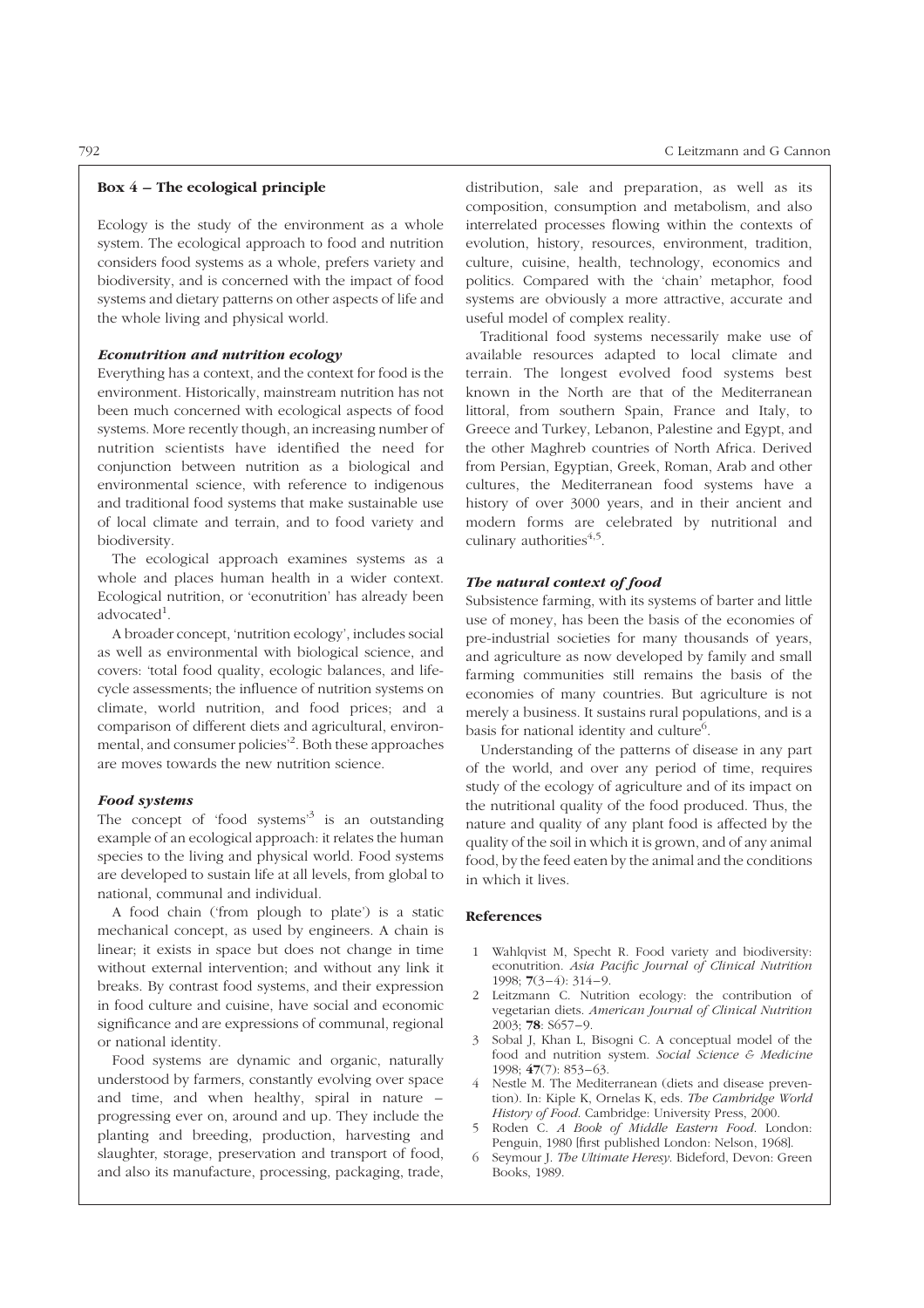in the best of health, and develop, sustain and enjoy increasingly diverse human, living and physical environments.

# Biology

- . Nutrition defined as a biological science cannot make much difference to mass epidemics of any type of disease, because the social and environmental determinants of epidemic disease are outside its scope.
- . The biological effects of food on the human body are part of a process involving microbial ecosystems within the gastrointestinal tract which, while composed of many thousands of other species, amount to a vital organ of the body.
- . The biological impact of a food is greater than the sum of its parts. It includes the bioavailability of its components, their interaction in the gut, and its overall effect on the function of vital organs and the organism as a whole.

# Health (physical)

- . The single nutritional factor that most protects human health lifelong is extended exclusive breastfeeding. The practice of breastfeeding is also emotionally vital, socially valuable and environmentally sound.
- . All nutritional recommendations designed to improve human health should be consistent with and not contradict the need to sustain living and physical resources and to protect the environment.
- . The prevention of malnutrition most of all of women and children – by dietary means in deprived populations will work only if people have access to foods that are adequate both in quantity and quality.

# Health (mental, emotional, spiritual)

- . Nutrition science should once again be concerned with well-being and health in the broadest sense. For humans, mental, emotional and spiritual health are as important as physical health.
- . The best nutrition is from food eaten as shared meals. Good company and surroundings increase enjoyment and well-being, and enhance the meals' nourishment of physical and all other aspects of human health.

# Society

- . Understanding the vast and rapid recent social as well as nutritional and epidemiological changes, and their basic driving forces, is essential for sustained prevention of disease and sustenance of human well-being and health.
- . Choices made by communities, families and individuals play a part in shaping food systems. But social factors, including technological development and economic and political policies and practices, are more powerful.
- . The main solutions to nutritional problems lie less in unlocking biological pathways, and more in creating healthy societies and also environments. Change

unhealthy societies and maintain healthy societies, and nutrition will follow.

# Food systems

- . Food and nutrition policies should identify, create, conserve and protect rational, sustainable and equitable food systems, to sustain the health, well-being and integrity of humankind and also that of the living and physical worlds.
- . Food systems that are biodiverse are superior to those that reduce biodiversity. Biodiverse systems also protect against environmental disasters, as well as providing the most healthy food supplies.

# Technology

. Available technologies determine the nature of food systems. Nutrition scientists should examine all relevant technologies to ascertain that, in use, they benefit human health and welfare and that of the living and natural world.

# Tradition

- . Nutrition policies should take into account that almost all the great cuisines of the world are high in staples (cereals, pulses, tubers), make maximal use of available vegetables and fruits, and are sparing in their use of meat.
- . Indigenous and traditional food systems, when these are known or reliably considered to be beneficial to human health, and which have light environmental impact, should be preserved, reinstated and developed.

# Culture and cuisine

- . Nutrition scientists and allied professionals should understand and respect the traditional, cultural, religious and other social factors that drive people's food and health beliefs and practices.
- . There is an absolute one-to-one correspondence between good husbandry, sound nutrition and great gastronomy. Traditional cooking, rooted in the home, supplies good nutrition, agreeable social life and autonomy.

# Economics

- . New economic models are needed. Progress and development should not be equated with more industrialisation and urbanisation and more use of money, but personal fulfilment within agreeable and just societies.
- . Food subsidies in rich countries, and tariffs imposed on agricultural products from poor countries, damage human health, social fabric and the environment, and are a key basic cause of intractable epidemic diseases.

# Politics

. Nutrition science has never been neutral. Its advances have been made in engagement with society's